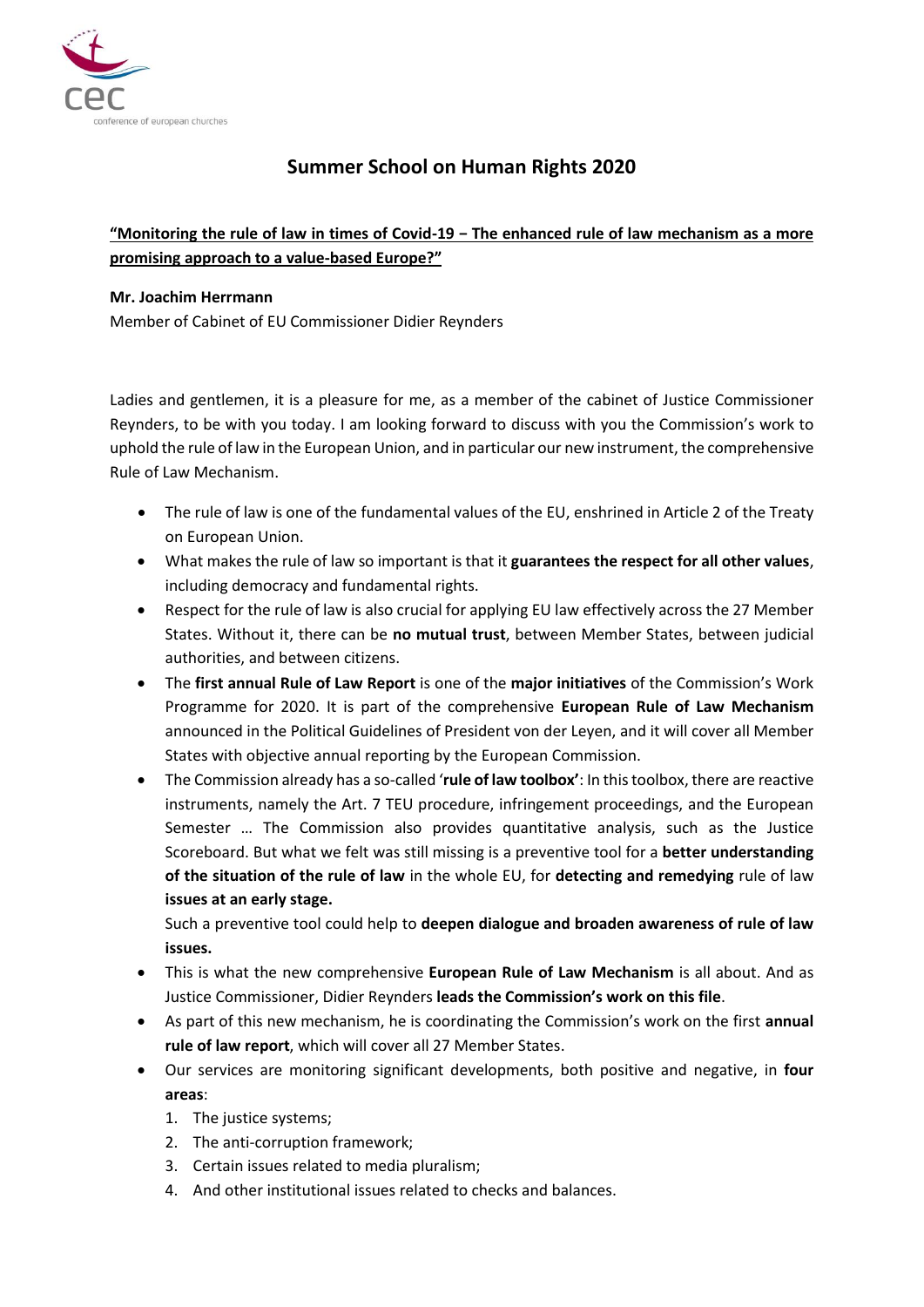

- $\circ$  Finally and where relevant, the report will also reflect recent developments with regard to emergency measures adopted during the Covid-19 pandemic.
- So far, we have received written input from all EU Member States and from over 200 stakeholders.
- I know that the German Institute for Human Rights and the Conference of European Churches have also provided valuable inputs.
- As a next step, the services have in recent weeks been conducting 'virtual' **country visits** in each Member State. We had more than 300 meetings with national authorities and stakeholders which were cooperative, open and informative.
- Thanks to all the input received, we are making good progress. We are currently in the process of drafting the country chapters, so that we are on track to publish the report in September, as planned.
- Once the report has been adopted by the College, it will then serve as a basis for the German Presidency to kick-start a genuine **political debate** on the rule of law between the Member States in the Council.
- This political debate also needs to take place in the European Parliament, and in the Member States, notably in national parliaments, and with civil society. I can assure you that the Commissioner is very committed to creating a **"rule of law culture"** in the EU.
- To achieve this, we need first and foremost to spark a genuine debate around the report with civil society. And for that, we count on the support of stakeholders like the CEC, the EKD and the German Institute for Human Rights.
- Therefore, I appreciate it very much that today, you are giving us this forum to discuss about the rule of law and I hope that you will continue to do so on the basis of our Rule of Law report this autumn. You can really help communicate to the public the importance of the rule of law in our everyday lives.

#### *[other tools - response]*

- At the same time, the Rule of Law Mechanism is not meant to replace, but rather to **complement this 'rule of law' toolbox** that I mentioned briefly in the beginning. Let me give you a short outlook on where we stand with the Commission's **responses to violations of the rule of law**.
- I will start with **infringement proceedings.**
- Where the independence of the justice system of a Member State has come under threat, the Commission can bring infringement proceedings against this State to the European Court of Justice.
- For instance, to protect judicial independence in Poland, the Commission has seized the Court of Justice a number of times, and each time with success.
- We are currently assessing whether the Polish government has properly implemented the interim order of the Court of 8 April 2020, where Poland was asked to immediately suspend the application of national provisions on the powers of the Disciplinary Chamber.